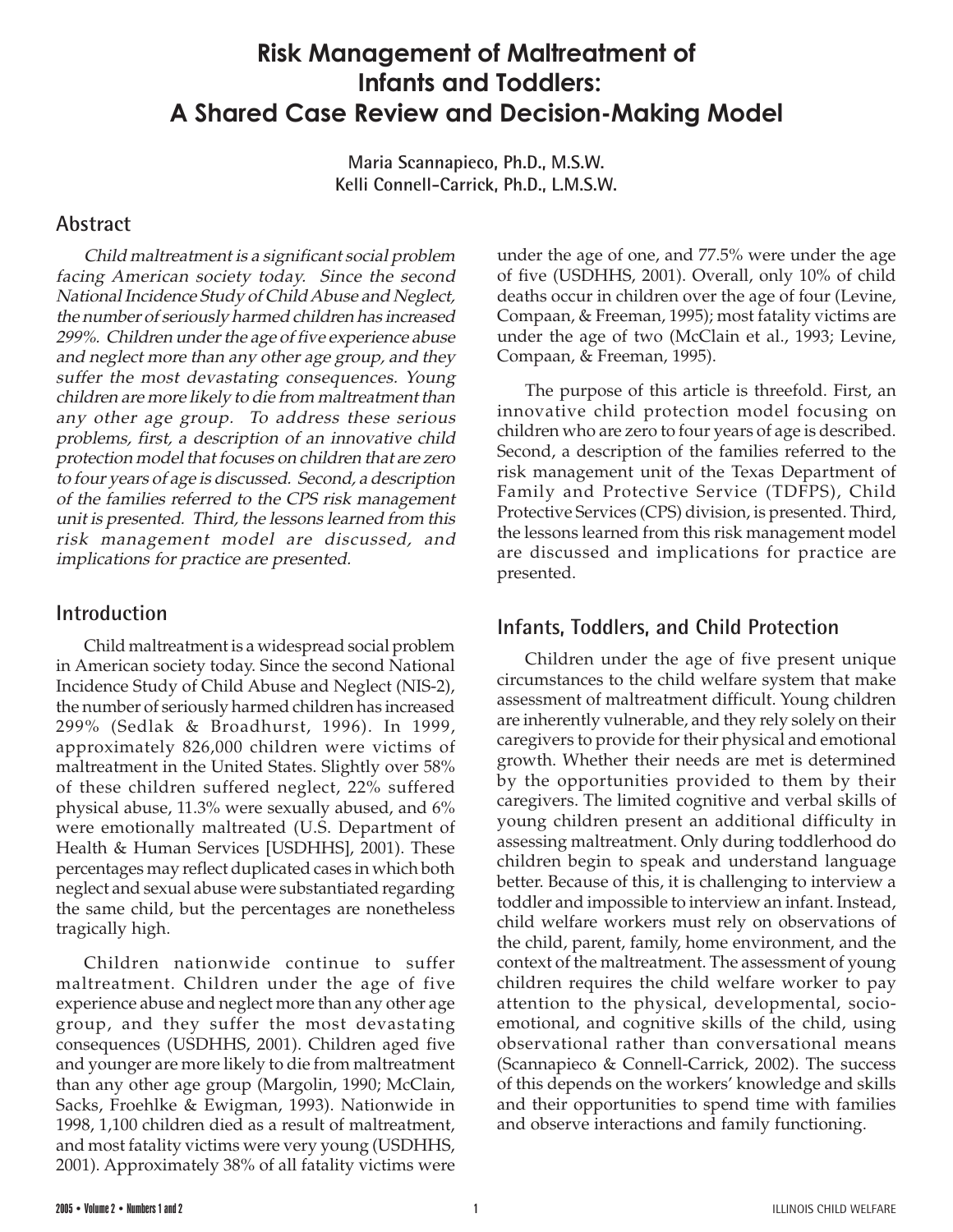In addition to the attention needed to assess the development of the child and any current maltreatment, an assessment of the attachment relationship is necessary. Attachment theory has informed child maltreatment practice and research for the past two decades (Aber & Allen, 1987; Bolen, 1999; Brazelton, 1988; Carlson, Cicchetti, Barnett, & Braunwald, 1989; Cicchetti & Lynch, 1993; Egeland & Sroufe, 1981; Perry, 1994; 1996; Perry, Pollard, Blakley, Baker, & Vigilante, 1995), and is well established in the empirical literature. The quality of early caregiver– child interaction has crucial implications for child development (Beckwith, 1990; Belsky, Rovine, & Taylor, 1984; Brazelton, 1988; Carlson, 1998; Coates & Lewis, 1984; Erickson, Sroufe, & Egeland, 1985; Wachs & Green, 1982). In this article we will not attempt an exhaustive discussion of attachment theory, as that can be found elsewhere in the literature, but will provide an overview.

When working with infants and toddlers, an assessment of the attachment relationship can provide a foundation for evaluation of overall family functioning and the risk of child maltreatment. Attachment is the most important social relationship in an infant's life. It represents behaviors beginning at birth, and occurs naturally during the first three years of life, when the infant relies totally on the primary caregiver. In the context of this primary dependence, the caregiver's response to the dependence determines how the attachment relationship is established (Perry, 2000). To form and maintain quality attachment relationships, primary caregivers need to provide continuous, sensitive, and responsive care to the infant. In doing so, the primary caregiver establishes a quality bond with the infant.

The attachment relationship is hypothesized to be dyadic and reciprocal. The sensitive parent reacts to an infant's crying and learns to differentiate among the infant's various cries; for example, different rhythmical cries indicate hunger, anger, and pain. The infant, in turn, experiences the pleasant sensations of having its basic needs met and responds with smiles. This, in turn, is gratifying to the parent, increasing his or her attachment and increasing sensitivity to the child's needs (Bowlby, 1983). Child welfare workers can observe the attachment relationship within the home by paying special attention to the responsiveness of the caregiver and the response of the infant or toddler. Assessing attachment, however, requires a skilled worker with both knowledge of child development and ample time to spend with the family. Even in the best circumstances, assessing attachment is difficult; it is especially difficult when the assessment was initiated because of a risk of child maltreatment.

To adequately assess child maltreatment in infants and toddlers, the worker must investigate both attachment and child development, in addition to the indicators of child abuse and neglect (Scannapieco & Connell-Carrick, 2002). This inherently vulnerable age group—infants and toddlers—requires special attention, given its unique circumstances, increased risk of maltreatment (USDHHS, 2001), and increased risk of death (Margolin, 1990; Texas Department of Family and Protective Services [TDFPS], 1998).

## **Risk Management Units for Infants and Toddlers**

Texas experienced an increase in the numbers of both child victims of maltreatment and child deaths due to maltreatment in 1998. In Texas alone, in 1998, 176 children died as a result of abuse or neglect, and 36% of these children had had prior contact with Child Protective Services (CPS) (TDFPS, 1998). Of these fatalities, 48% were due to neglect, and 44% were attributed to abuse. The victims of child fatality were the youngest and most vulnerable; children under the age of three were significantly overrepresented as fatality victims. Eighty-one percent of all Texas childmaltreatment-related fatalities in 1998 occurred to children under the age of five; 73% of victims were under the age of three; and 42% of victims were under the age of one (TDFPS, 1998). This represents a 61% increase in deaths of children under the age of three between 1997 and 1998; the number of child fatality victims under the age of one nearly doubled from 1997 to 1998.

Also during 1998, Judge F. Scott McCowan delivered a petition to the Texas legislature as a result of a 14-year analysis of the child welfare system in Texas (McCowan, 1998). The petition compared Texas trends to U.S. national trends and argued that children continued to be at risk of abuse and neglect as a result of an under-resourced system (McCowan, 1998). Specifically, the petition asserted, because CPS had too few resources, it classified too few calls as reports; it assigned too few investigations (of those classified as reports) and completed those investigations slowly; it confirmed too few cases when an investigation did take place; and, of the confirmed cases, it removed too few victims. In 1998, Texas consistently fell below the national rate of investigations, reports, and substantiations.

When one couples the fact that most children who experience fatal maltreatment are under the age of five (Margolin, 1990; TDFPS, 1998; USDHHS, 2001) with a child welfare system that is stressed by high turnover, large caseloads, and few resources, the need to establish a program targeting those most at risk becomes evident. In response to this, Dallas County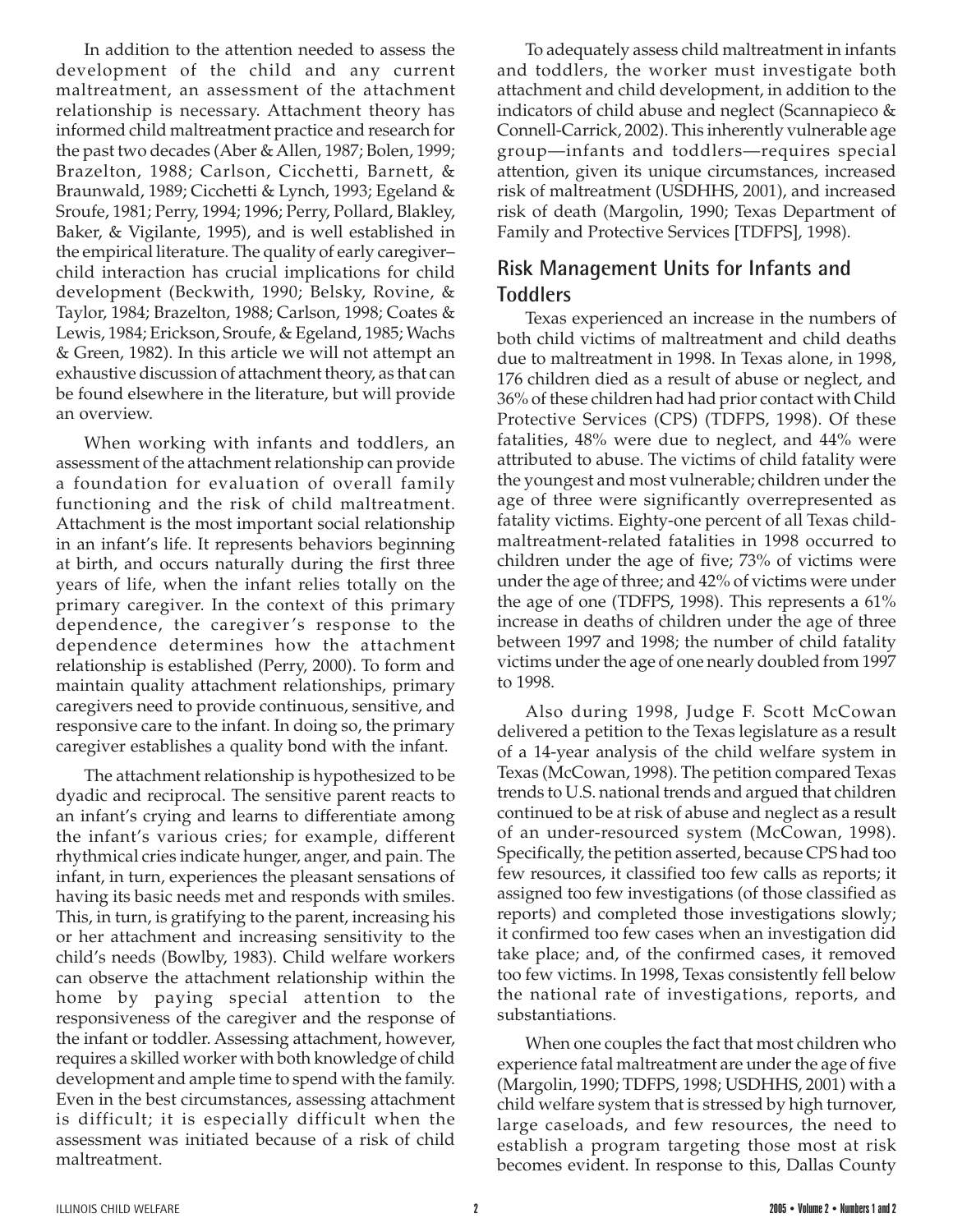CPS responded by developing so-called high-risk units.

#### **The Dallas Model**

In 1999, in response to the increase in child deaths in the state of Texas, Dallas County, the second largest county in the state, developed three specialized, highrisk assessment units and two family-based safety services (family preservation) units to work with children from zero to four years of age. Focusing entirely on this age group within these special units, Dallas CPS's goal was to increase workers' ability to assess cases, determine risk, and to provide ongoing, family-based safety services for this vulnerable population.

In Texas, a statewide intake system is located in Austin, the state capital. All reports go through the state-run call center and are then sent directly to one of 11 regions. Reports to the three high-risk assessment units must meet the following criteria:

- The child is zero to four years of age and is the primary victim.
- The primary allegation is not an allegation of sexual abuse, abandonment, or a drugexposed infant.

Given the previously discussed facts on the difficulty of assessing children aged zero to four, and given that 73% of all child deaths in Texas in 1998 occurred in children under the age of three (TDFPS, 1998), Dallas County CPS felt it was important to focus on this age group exclusively. The rationale behind excluding certain types of allegations is that the circumstances are either not life-threatening or are cause for automatic, immediate removal.

Each assessment unit has seven workers to one supervisor. The workers' caseloads are capped at 12 cases per month, a limit that is strictly adhered to by the supervisor. If the unit receives more cases than workers can handle, the cases are referred to other investigative units. This is in sharp contrast to other assessment units, where the caseloads are as high as 25 cases a month per worker.

#### **Shared Decision-Making and Case Review**

Central to the risk management model that Dallas established is the feature of shared decision making among the program director, supervisors, and workers. Although at first this may seem hierarchical, and adversarial from the worker perspective, the shared case review and decision-making are conducted in a collegial manner.

The model encompasses several key features. The first is the "staffing," a meeting held every morning, which lasts as long as it takes to review all cases that are ready for shared case review. Staffing occurs when the worker is ready to present a disposition or needs direction in completing an assessment. Second, the staffing team is made up of the program director, at least two risk management supervisors, the worker assigned to the case, and other workers in the units. Usually all supervisors are present for the staffing: three assessment supervisors and two family-based safety services supervisors.

Third, the team reviews every case assigned to a worker at least once and often twice. The worker must bring a social history on the children and photographs of the children to the staffing. If the team decides that more information is needed (e.g., collateral contacts, interview with another child), the worker must return to do another staffing on the family before any disposition of the case. At the conclusion of the staffing, a disposition decision is made. At least two supervisors must agree on the disposition; often the entire team comes to consensus.

In Texas, three basic types of dispositions may be made at the conclusion of an investigation: ruled out, unable to determine, and reason to believe. "Ruled out" and "unable to determine" basically describe unsubstantiated cases of maltreatment. The "reason to believe" category is where the substantiation cases fall. If the case is substantiated—the risk is determined to be high, and a parent is unable to protect—the child is removed to either foster care or kinship care. If the risk is found not to be significant enough for removal, the child may be assigned to a family-based safety unit. Additionally, if the disposition is "unable to determine" but significant risk is present, the family may be assigned to a family-based unit.

#### **Family-Based Safety Services (FBSS) Units.**

There are two family-based safety services units that have dedicated caseloads of families with children less than four years of age. In 1999, Texas changed the name of its family preservation program to "familybased safety services" to reflect its commitment to safety first for children.

The units have the following characteristics. As in the Dallas model, each unit has seven workers to one supervisor; caseloads are capped at six families per worker at any given time, and supervisors strictly observe this cap. FBSS supervisors are involved in each case before an assessment disposition and are also involved in the decision making regarding the disposition. An FBSS supervisor is always present at the group decision-making staffing if it looks as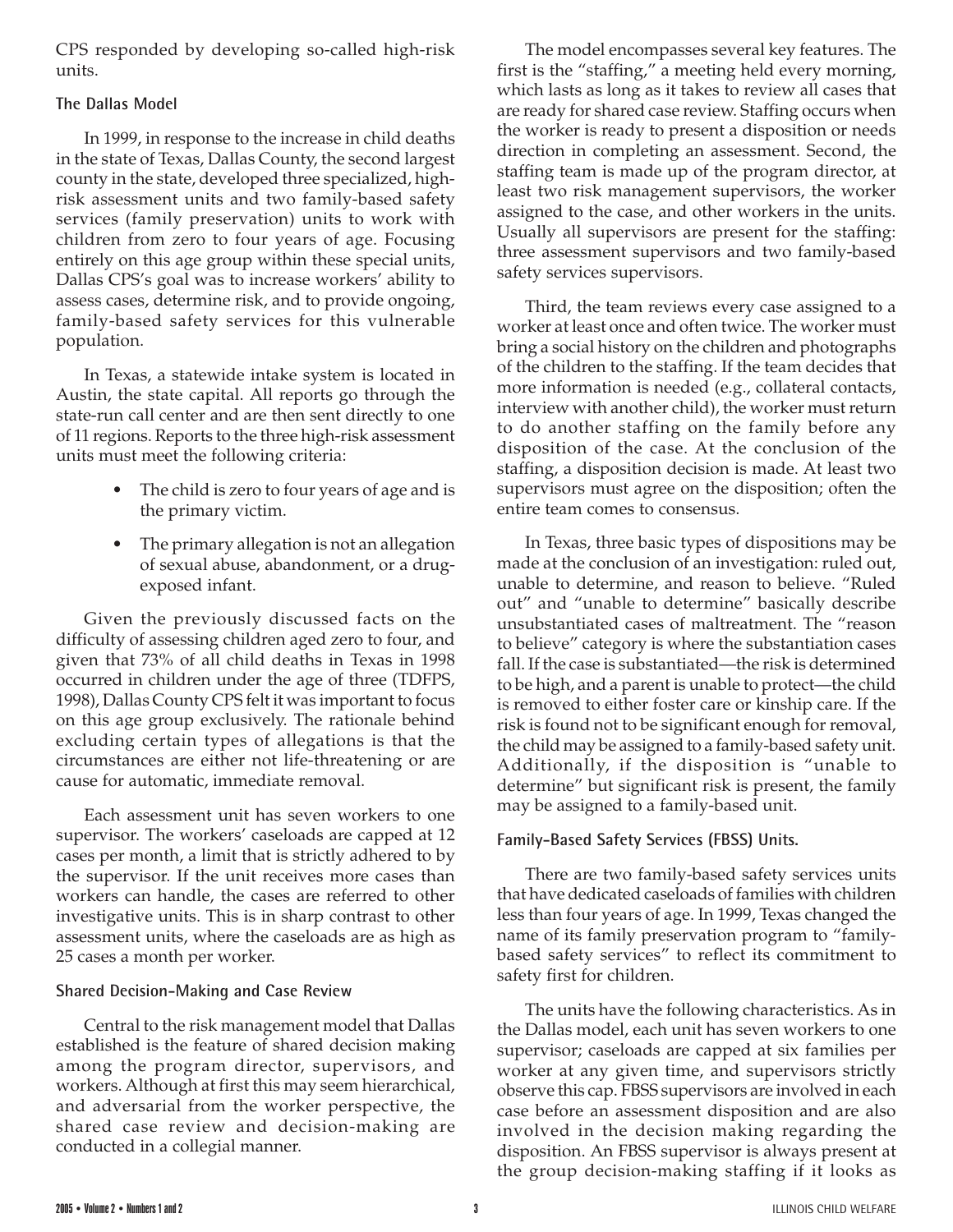though a case may require home-based services. If a case must be opened, an FBSS unit immediately gets the case. Within two days of the staffing and the FBSS unit's receipt of the case, the assessment worker and the FBSS worker make a joint visit to the family, based on the crisis intervention framework.

These specialized units draw on the expertise of several child welfare professionals by using a caseby-case focus. The collegial nature of the model allows open discussion concerning the assessment, with the ultimate goal being the protection, safety, and wellbeing of the child.

## **Profile of High-Risk Families and Children**

A random sample of cases was obtained from the high-risk units from March 2000 to December 2000, and each family in the sample included at least one child age 0 to 47 months. Table 1 shows the profile of the 342 families included in the sample. Some information, however, was unknown or missing from the case records; therefore, some sample sizes vary as indicated.

#### **Victim Characteristics**

Four hundred and fifty-seven victims  $(N = 457)$ were identified, all of whom were between birth and 47 months of age. The mean age of the victim was 23 months. The majority of children were Black (34.3%), closely followed by White children (30.1%) and Hispanic children (27 %). The majority of victims were male (54%).

#### **Parental Characteristics**

Two hundred and sixty-nine  $(N = 269)$  mothers were identified; their mean age was 24.8 years. The range was 13 to 45 years. Similarly, 45 fathers were identified in the sample; their mean age was 28.0, slightly higher than the mothers' mean age. The range of paternal ages was 17 to 47 years. The majority of parents were single parents (54.2%). Dual-parent status included families in which another individual in the home acted as a co-parent or support for a parent, such as couples living together but not married, as well as married couples. Almost 46% of parents were identified as being in dual-parent status.

#### **Home Characteristics**

The average number of individuals living in each home was 4.35 persons, with a range of 2 to 11 adults and children. The mean number of children in a home was 2.1, ranging from 1 to 7 children in the home. Similarly, the average number of adults in each home was 2.2, ranging from 1 to 7. The overwhelming majority of families investigated by the high-risk unit were poor: almost 73% had incomes of \$20,549 or below. Nonprofessionals, such as a family member, friend, or neighbor, reported the majority of families.

| <b>IQUIC I</b><br>DESCRIPTION OF HIGH-MISK CHEMIS |                               |     |      |  |  |
|---------------------------------------------------|-------------------------------|-----|------|--|--|
| Variable                                          | <b>Family Characteristics</b> |     |      |  |  |
|                                                   | Mean                          | N   | $\%$ |  |  |
| Age                                               |                               |     |      |  |  |
| Victim 0-47 months (months)                       | 22.8                          | 457 |      |  |  |
| Mother (years)                                    | 24.7                          | 269 |      |  |  |
| Father (years)                                    | 28.0                          | 45  |      |  |  |
| Ethnicity                                         |                               |     |      |  |  |
| White                                             |                               | 100 | 30.1 |  |  |
| Hispanic                                          |                               | 90  | 27.1 |  |  |
| <b>Black</b>                                      |                               | 114 | 34.3 |  |  |
| Other                                             |                               | 28  | 8.4  |  |  |
| Gender of victim                                  |                               |     |      |  |  |
| Male                                              |                               | 266 | 53.6 |  |  |
| Female                                            |                               | 230 | 46.4 |  |  |

**Table 1 Description of High-Risk Clients**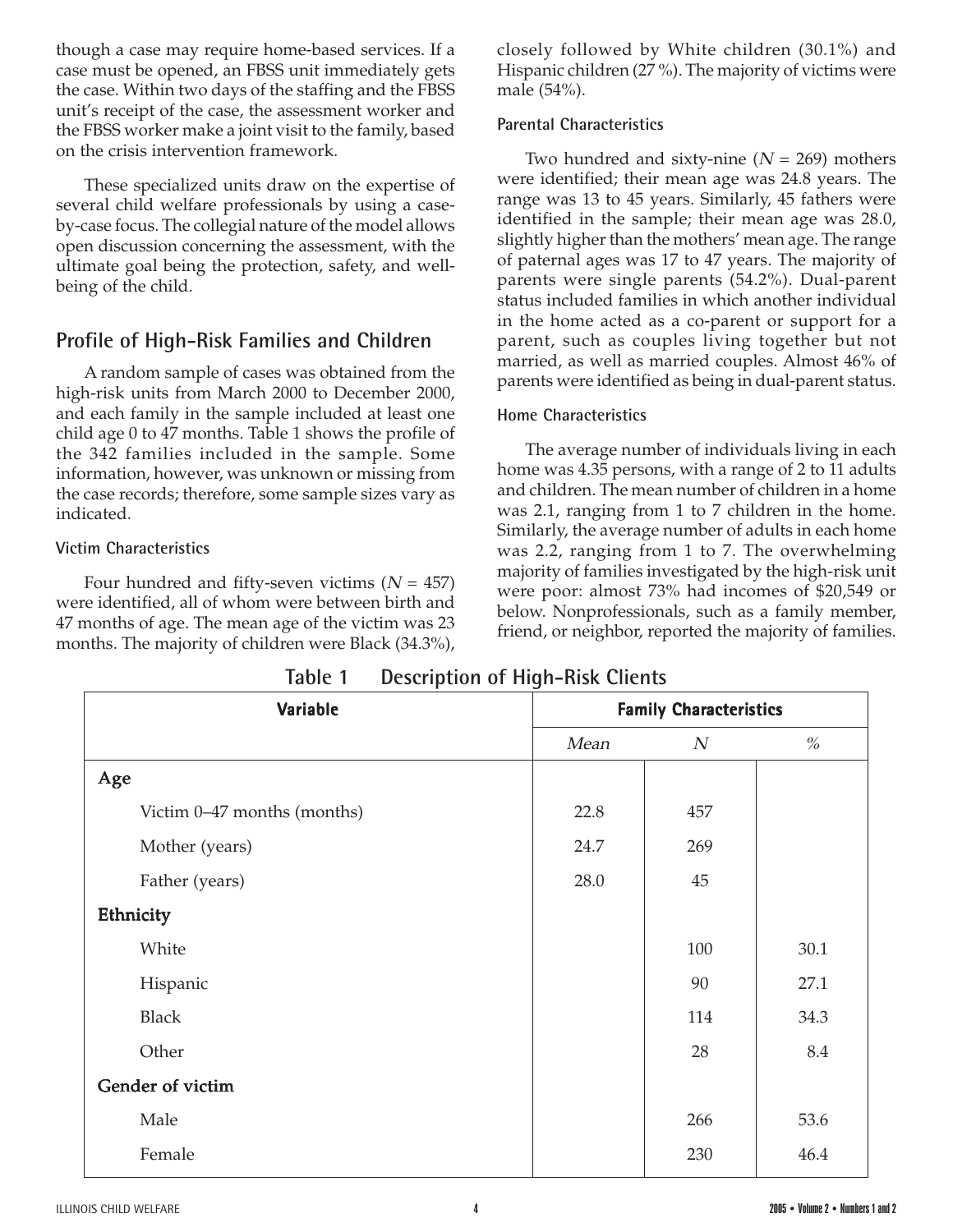| Number of children in the home            | 2.13 |                |      |
|-------------------------------------------|------|----------------|------|
| Adults in the home                        | 2.23 |                |      |
| Total individuals in the home             | 4.35 |                |      |
| Income                                    |      |                |      |
| 0-\$20,549                                |      | 248            | 72.5 |
| $$20,550 +$                               |      | 94             | 27.5 |
| <b>Parenting status</b>                   |      |                |      |
| Single parent                             |      | 162            | 54.2 |
| Dual-parent household                     |      | 137            | 45.8 |
| Reporter                                  |      |                |      |
| Professional reporter                     |      | 147            | 45.2 |
| Nonprofessional reporter                  |      | 178            | 54.8 |
| Previous history of placement             |      | 34             | 10.1 |
| Relative care                             |      | 19             | 5.7  |
| Foster care                               |      | 15             | 4.5  |
| Out-of-home care, location unknown        |      | $\overline{4}$ | 1.2  |
| Previous history with CPS                 |      | 153            | 45.8 |
| Physical abuse                            |      | 94             | 28.6 |
| Neglectful supervision                    |      | 66             | 20.1 |
| Physical neglect                          |      | 39             | 11.9 |
| Medical neglect                           |      | 21             | 6.4  |
| Emotional abuse                           |      | 12             | 3.7  |
| Abandonment                               |      | $\overline{4}$ | 1.2  |
| Sexual abuse                              |      | 36             | 10.5 |
| Refusal to accept parental responsibility |      | $\overline{2}$ | .6   |

#### **Previous Maltreatment and Placement**

 Approximately 10% of families had a previous history of out-of-home care, and almost 46% had previously been involved with CPS in Texas. Of those with a previous history of placement, the majority were in relative care, whether formal or informal, closely followed by foster care.

Data were available for 334 families regarding previous history of maltreatment; of those, almost 46% of families had previously been involved with CPS in Texas. For five families that had previously been involved with CPS, the specifics of the allegation and maltreatment were unknown. Thus, the specific types of maltreatment discussed below and presented in Table 1 are based on a sample of 329. The most frequently reported type of previous maltreatment was physical abuse ( $N = 94$ ), representing 62% of those families with previous CPS history. The second most frequent type of previous maltreatment was neglectful supervision ( $N = 66$ ), which represented 43% of families with previous history.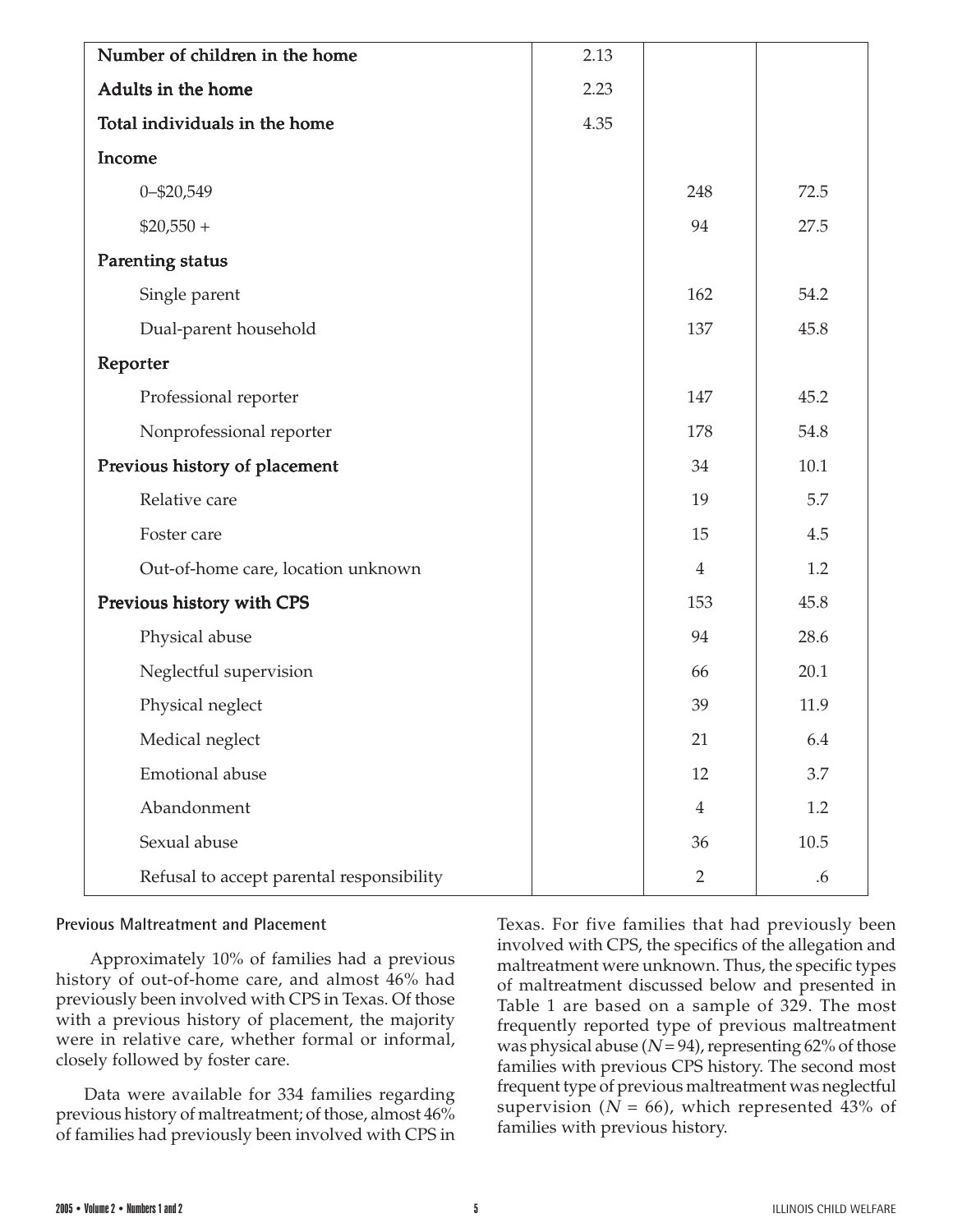In sum, many families were seen by the high-risk unit, even though the victim had to be between the ages of 0 and 4 and have had significant contact with CPS, including out-of-home care and previous investigation. Families seen were large  $(M = 4.35)$  with incomes less than \$20,549.

The uniqueness of the high-risk unit lies in the criteria under which cases are assigned to the unit, specifically age-specific and allegation-specific reports. It is also important to note that families are often the subject of reports of more than one type of alleged and investigated maltreatment. Table 2 details the allegations of the maltreatment, as well as the case determinations.

staffing. Both neglectful supervision and medical neglect were substantiated at higher rates than in other investigative units.

## **Lessons Learned**

This discussion is based on interviews with the risk management team; observations made during participation in several group staffings, and review of case materials. Lessons learned address case process, supervision, transfer of cases, and outcomes.

| <b>Allegation</b>                         | N              | $%$ of sample | N substantiated | % substantiated |
|-------------------------------------------|----------------|---------------|-----------------|-----------------|
| Physical abuse                            | 216            | 88.9          | 44              | 20.4            |
| Neglectful supervision                    | 136            | 39.8          | 55              | 40.4            |
| Physical neglect                          | 121            | 35.4          | 38              | 31.4            |
| Medical neglect                           | 73             | 21.3          | 38              | 52.1            |
| <b>Emotional</b> abuse                    | 11             | 3.2           | 5               | 45.5            |
| Abandonment                               | $\overline{2}$ | .6            | $\mathbf{1}$    | 50.0            |
| Sexual abuse                              | 16             | 1.8           | 3               | 18.8            |
| Refusal to accept parental responsibility | $\overline{2}$ | .6            | 1               | 50.0            |

**Table 2 Allegations and Determinations of Maltreatment**

The three most frequently reported types of investigations were for physical abuse, neglectful supervision, and physical neglect, respectively. The overwhelming majority of cases investigated involved physical abuse ( $N = 216$ ), which represented almost 89% of all allegations; 20% of these cases were substantiated. Although less frequently reported for families, neglectful supervision was substantiated more frequently (40%) than physical abuse. Similarly, physical neglect was also substantiated 32% of the time. Medical neglect was more likely to be substantiated than any other form of maltreatment (52%), and one could speculate that this is due to the increased support for case determination yielded by the collaborative effort of doctors, nurses, and CPS

#### **Case Process**

It became clear that many of the lessons fall within a scheme similar to that presented by Munro (1999): that is, they involved errors in reasoning by workers and team correction of those errors before case disposition. Munro (1999) presents six common errors in reasoning, four of which are applicable and will be used as a framework for discussion.

- 1. Staff assessment of risk is based on a narrow range of evidence.
	- Initially workers brought incomplete information to the team staffings. Some examples: workers often would not make critical contacts with other family members and collateral contacts. This resulted in a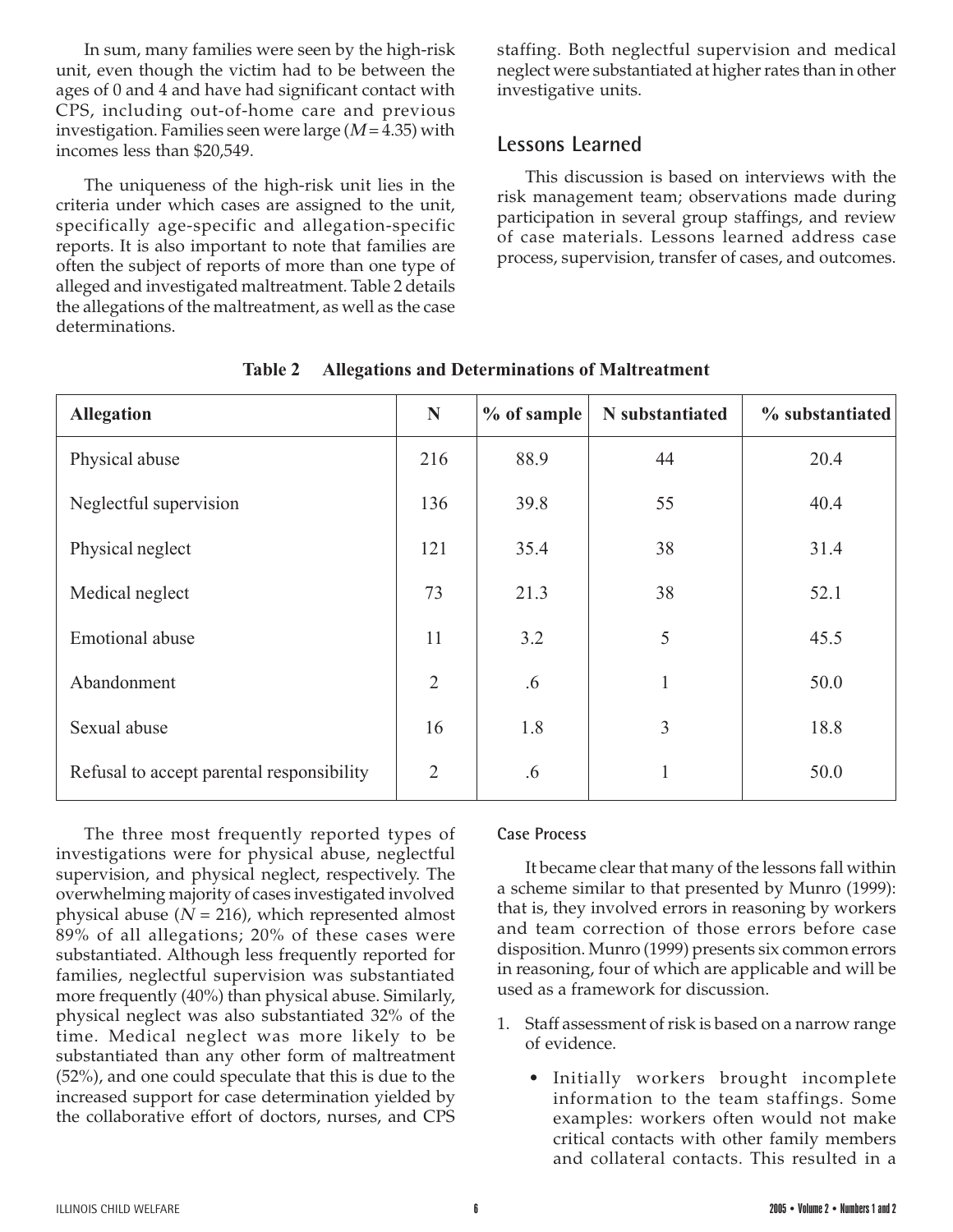limited picture of the family. The staffing addressed this error by requiring workers to collect additional information and then return to another staffing before a disposition was made on the case. Another advantage to the group decision-making staffing is that it serves as an ongoing mechanism to assure quality assessments, an important point given the personnel turnover rates in CPS.

- 2. Evidence was often faulty due to a lack of communication among professionals in various agencies.
	- Given the ages of the children involved, the professionals predominantly involved with the cases were medical and law enforcement personnel. The more senior members of the team were able to give direction to the workers concerning follow-up questions to be addressed with the doctors involved in each case. An example of this was the case of a failure-to-thrive child. The worker had received information about lack of weight gain, but was unable to apply this information to a determination of risk. The supervisors suggested that the worker ask additional questions concerning organic or non-organic causes of the lack of weight gain. Another example of this reasoning error was that workers did not talk directly with the law enforcement officers who reported the incidents. Without this firsthand information, workers often erred in favor of an unsubstantiated disposition. In the team decision-making process, this was pointed out and workers were asked to make contact with the primary officer, thus giving them additional valuable information.

The third and fourth errors of reasoning are grouped together, because of their similarity.

- 3. Past information was overlooked.
- 4. Written information was less likely to be noticed than oral information.
	- Although it is agency policy that workers review any history the family may have with CPS, workers often made only minimal efforts to do so, especially when a prior investigation was unsubstantiated. This is also due to a lack of agency resources for assisting workers in the search for records. Workers are required to bring a social history to the staffing, where the

program director or supervisors would delve deeper into prior history than the worker. Additionally, the team would review any written material that was available on the case. Often additional risk concerns would be uncovered.

With all four of these common errors, the group decision-making staffing reduced the chances of poor reasoning. The complexities of making judgments on any CPS case are overwhelming at best, and the complexity is exacerbated when the cases involve clients who are the most difficult to assess: children zero to four years of age. Team decision making brought expertise to the cases, and tenure enhanced the quality of the decisions as well as the consistency in the case process.

### **Supervision**

The Dallas model is based on cooperative supervision in respect to decisions concerning risk, safety, and disposition outcome. Because the team staffs every case and the agreement of at least two supervisors is required for any decision, the burden is reduced for any given supervisor. Society places an awesome responsibility on CPS, and when models are developed that share responsibility as well as providing quality case decision making, we should take notice.

The Dallas experience exemplifies the benefits of cooperative supervision. Shared case conferencing improves the quality and consistency the supervisor provides to a worker. Supervisors also gain additional support and reinforcement from their peers on a daily basis concerning their case decisions.

Another lesson learned is that group decisionmaking is an invaluable means of training supervisors. More senior supervisors, as well as the program director, act as role models for the newer supervisors and serve as a resource of knowledge and skill that cannot be duplicated in any training arena. The benefit for workers who participate is also obvious.

#### **Transfer of Cases**

When it is determined that there is a high degree of risk for reoccurrence of maltreatment, the child is to remain with the family, and the family has agreed to accept services, the case is transferred to the FBSS unit. The inclusion of an FBSS supervisor at the group decision-making staffing and the immediate transfer of the case to the FBSS unit, along with a joint visit within two days (as previously described), are what set this model apart.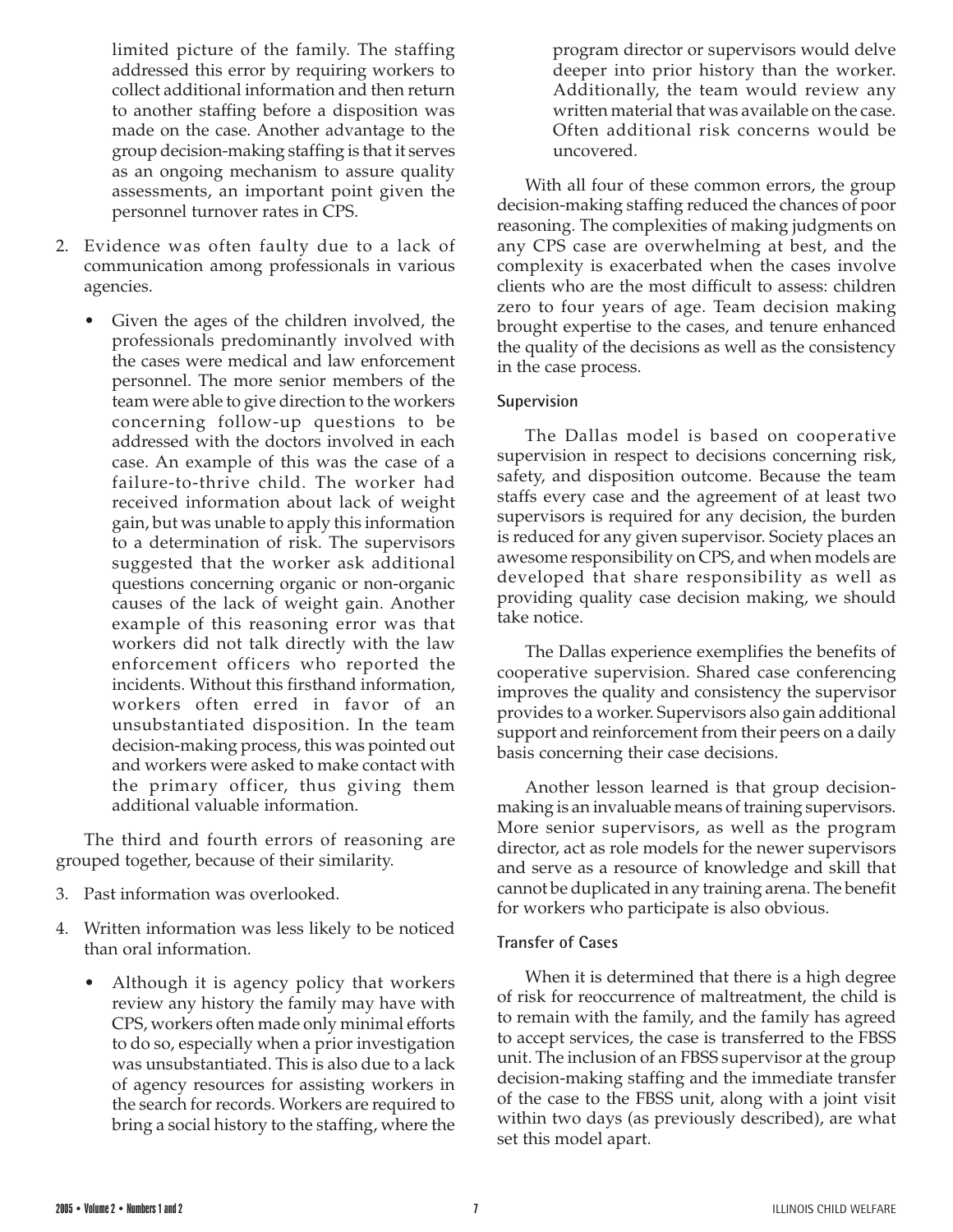This process allows families and children to receive services immediately during a critical time of change. The continuity provided by this model has reduced the amount of resistance families show toward CPS, which means that a more positive movement can be made toward resolving the challenges the family faces.

The FBSS units adhere to the rule of dedicated caseloads of no more than six families. FBSS workers thus have the time required to work with the caregivers and children and provide the needed concrete and social services. Workers develop positive attitudes toward their work, a result that also may reduce the amount of turnover in these units, not only in workers but in supervisors as well.

#### **Outcomes of Shared Case Review and Decision Making**

A systematic study is currently underway on this program (Scannapieco & Connell-Carrick, 2002), but the results are not yet available. The outcomes discussed here are impressions and observations from members of the decision-making team, participants, and case reviews. Previous findings were discussed in earlier sections. The following are additional outcomes:

- Workers were confident about the results of family risk and safety assessments.
- Case disposition decisions were consistent across worker, supervisor, and unit.
- Supporting documentation was thorough and consistent across cases.
- Workers and supervisors felt confident in their decisions to remove children from their homes or keep children with their families.
- Workers and supervisors felt supported in their decisions.

Overall, the approach to assessing families used in the high-risk unit model appears to be promising, pending empirical validation. Several components of the unit setup contribute to its potential, including capped caseloads, case staffing, team decision making, and coordination of services within the high-risk units.

Case staffing and a team approach to decision making can help correct errors in reasoning prior to case disposition (Munro, 1999). This is especially important when working with children aged zero to four, who are at increased risk for death (Margolin, 1990; USDHHS, 2001) and delays in reaching developmental milestones (Scannapieco & Connell-Carrick, 2002). The construction of the high-risk unit addresses several reasoning errors. First, it overcomes

the error of a narrow range of evidence by mandating contacts with collaterals, family members, and professionals, to be presented at case staffing. Even the newest of workers benefits from the amount of information expected to be presented at case staffing by expanding the scope of contacts. Second, the highrisk philosophy directs workers to utilize other community professionals, such as doctors, law enforcement personnel, and child development professionals, to obtain a comprehensive picture both of the child and the family as a whole. Third (again necessary for case staffing), workers are expected to thoroughly explore families' histories with CPS in the case records, a step that otherwise is often overlooked and can lead to errors in case decisions (Munro, 1999). Although technological advances have made the process of exploring a family's history easier, the technology is still far from perfect, and often the worker must spend quite a lot of time doing computer searches. For example, families change their names; also, separate reports concerning a single family are not merged or linked. These factors mean that caseworker access to necessary information of past maltreatment is not always easy or reliable. In short, the evidence shows that the high-risk unit addresses many reasoning errors, which in turn results in reliable and sound decision making.

Although empirical outcomes from the unit are still pending, the effects of the high-risk units are already apparent. One obvious benefit of the high-risk unit is that caseworkers are assisted by more senior, experienced supervisors and are supported by a group decision-making model. Given the importance of early childhood for future development, the decision to substantiate maltreatment, as well as to remove a child when necessary, is momentous and difficult. A team approach ensures that all relevant information is explored and culminates in a well-informed and thoughtful decision that seeks to promote safety and healthy child development.

### **Conclusion**

The increased child death rate in Texas in 1998 called for immediate action. Dallas County responded by establishing a high-risk unit that investigates lifethreatening forms of maltreatment and serves children between zero and four years of age. The focus on children zero to four years was warranted by the alarming number of children in this age group who died. Abuse and neglect can be identified when they exist, because workers have capped caseloads, the ability to spend ample time with families of young alleged victims, and staffings with a team of experts. Timely case decisions avert the long-term, adverse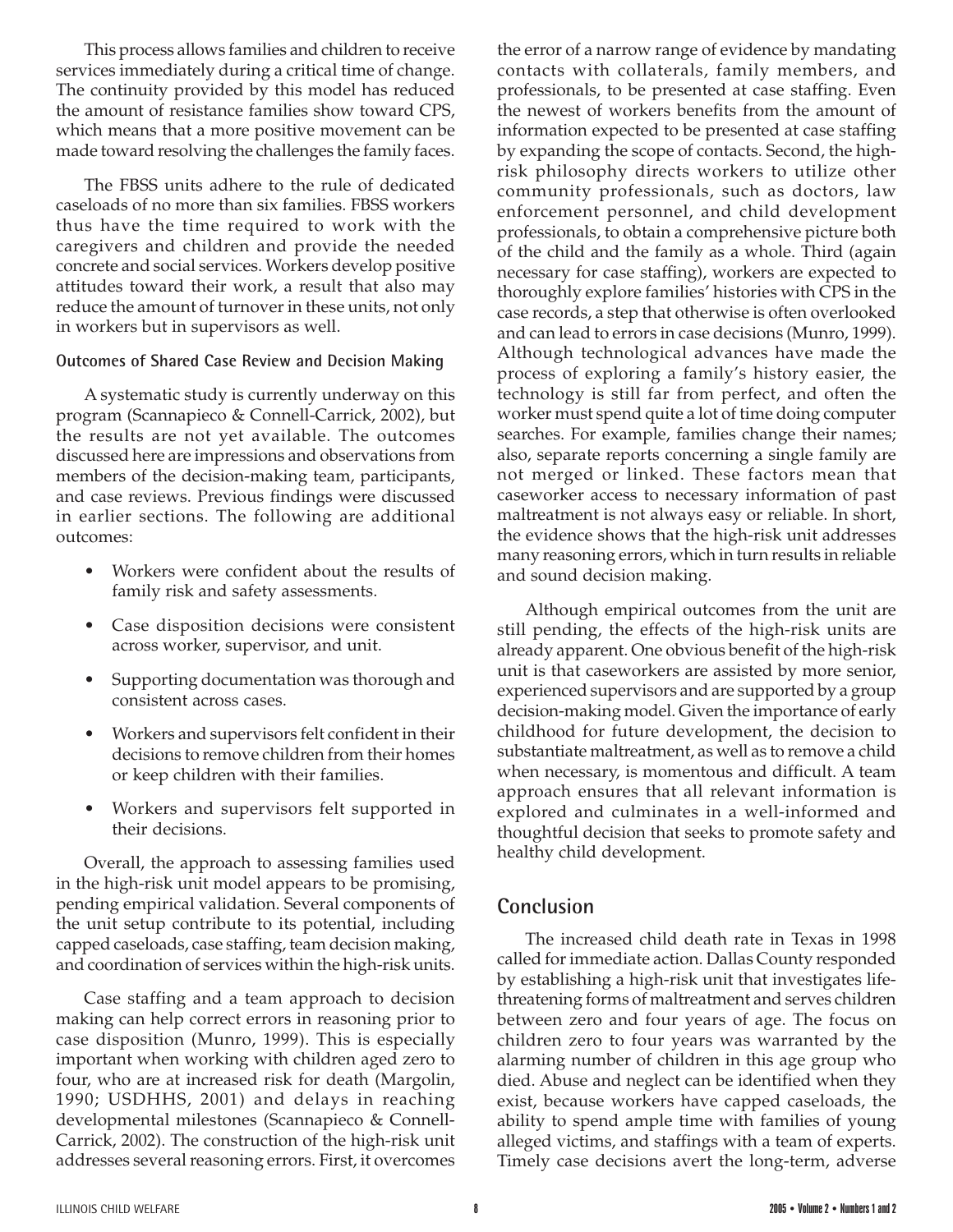consequences of maltreatment on child development, and allow immediate support and assistance to be provided to the family. Once a child who has been living in an impoverished environment or has been physically abused for several years reaches school age, the consequences for the child's cognitive, social, and physical development are already apparent. Early assessment can positively alter the course of the child's early years.

An adequate assessment of maltreatment in children zero to four years of age is difficult and requires both skill and expertise. More senior

## **References**

- Aber, J. L., and Allen, J. P. (1987). Effects of maltreatment on young children's socioemotional development: An attachment theory perspective. Developmental Psychology, 23, 406-414.
- Beckwith, L. (1990). Adaptive and maladaptive parenting: Implications for intervention. In S. Meisels and J. Shonkoff (Eds)., Handbook of early childhood interventions (pp. 53-77). New York: Cambridge University Press.
- Belsky, J., Rovine, M., and Taylor, D. G. (1984). The Pennsylvania infant and family development project, III: The origins of individual differences in infant-mother attachment: Maternal and infant contributions. Child Development, 55, 718-728.
- Bolen, B. (1999). Development of an ecological/ transactional model of sexual abuse victimization and analysis of its nomological classification system. Doctoral dissertation, The University of Texas at Arlington.
- Bowlby, J. (1983). Attachment and loss: Retrospect and prospect. Annual Progress in Child Psychiatry and Child Development, 52(4), 29-47.
- Brazelton, T. D. (1988). Importance of early intervention. In E. Hibbs (Ed.), Children and families: Studies in prevention and interventions (pp. 107-120). Madison, CT: International Universities Press.
- Carlson, E. (1998). A prospective longitudinal study of attachment disorganization/disorientation. Child Development, 69, 1107-1128.
- Carlson, V., Cicchetti, D., Barnett, D., and Braunwald, K. G. (1989). Finding order in disorganization: Lessons from research on maltreated infants; attachments to their caregivers. In D. Cicchetti and V. Carlson (Eds.), Child maltreatment: Theory and

individuals in service agencies often move into administrative positions after years of front-line work, and sometimes their expertise does not get translated to or tapped by the front-line staff in times of crisis. The high-risk unit was developed as a way to incorporate the experience and expertise of tenured CPS staff to improve the client service by CPS. Such experience is translated to staff through daily staffing of every case theyt investigate and serve, and the impact manifests in informed and educated decision making regarding the most vulnerable victims of all: children zero to four years of age.

research on the causes and consequences of child abuse and neglect (pp. 432-463). Cambridge, MA: Cambridge University Press.

- Cicchetti, D., and Lynch, M. (1993). Toward an ecological/transactional model of community violence and child maltreatment. Psychiatry, 56, 96-118.
- Coates, D., and Lewis, M. (1984). Early mother-infant interaction and infant cognitive predictors of school performance and cognitive behavior in six year olds. Child Development, 55, 1219-1230.
- Egeland, B., and Sroufe, L. (1981). Developmental sequalae of maltreatment in infancy. New Directions for Child Development, 11, 77-92.
- Erickson, M., Sroufe, A., and Egeland, B. (1985). The relationship between quality of attachment and behavior problems in preschool in a high-risk sample. In I. Bretherton and E. Waters (Eds.), Growing points of attachment theory and research, Monographs of the Society for Research in Child Development, 50, 147-166.
- Levine, M., Compaan, C., and Freeman, J. (1995). Maltreatment-related fatalities: Issues of policy and prevention. Law & Policy, 16, 449-471.
- Margolin, L. (1990). Fatal child neglect. Child Welfare, 69(4), 309-319.
- McClain, P. W., Sacks, J. J., Froehlke, R. G., and Ewigman, B. G. (1993). Estimates of fatal child abuse and neglect, United States, 1979 through 1988. Pediatrics, 91(2), 338-343.
- McCowan, F. S. (1998). A petition in behalf of the forsaken children of Texas to the Governor and the 76th Legislature. Retrieved January, 2004 from http://www.co.travis.tx.us/petition.